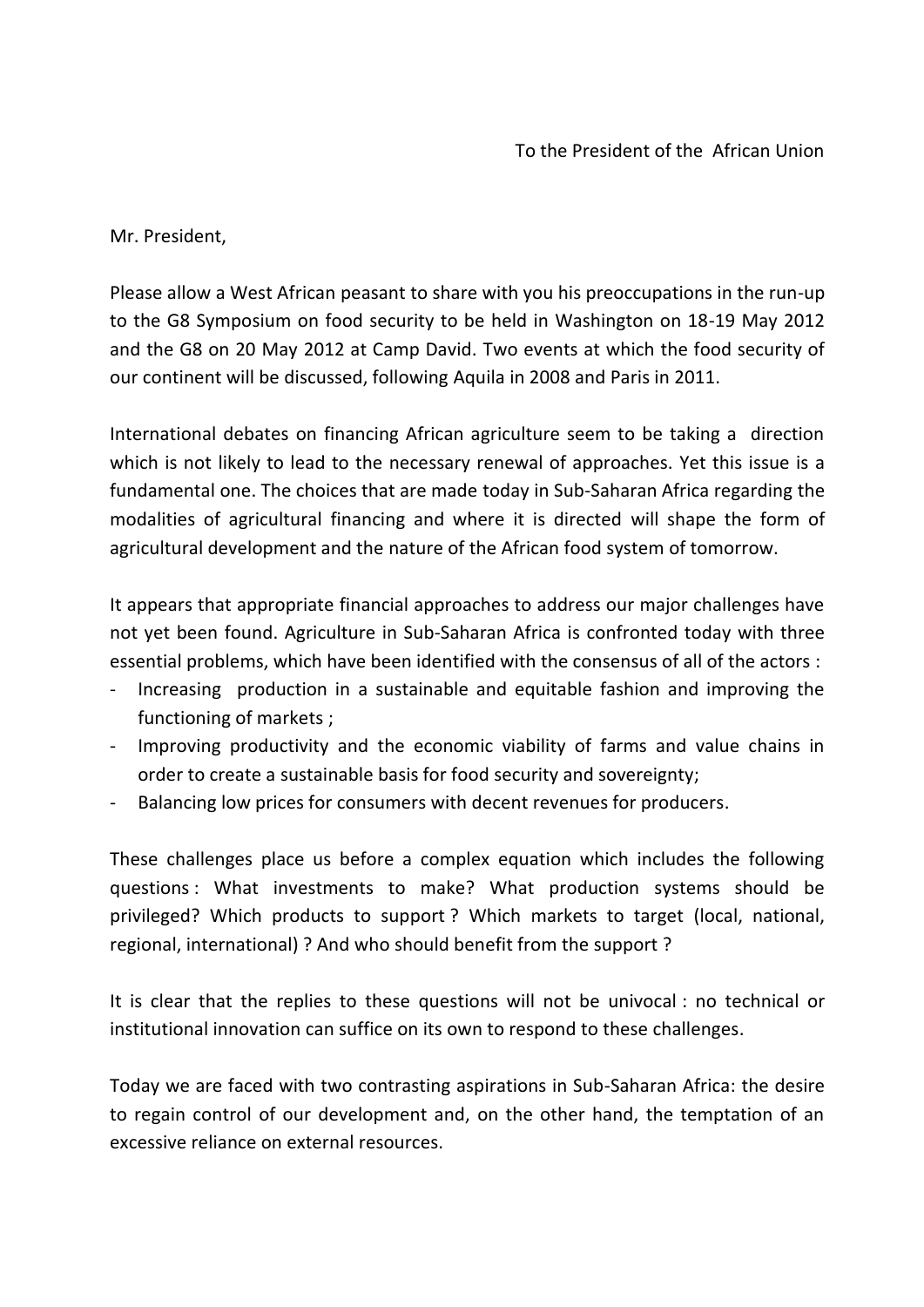During the 2000s, 25 years after its creation, ECOWAS opted for the establishment of regional sectoral agricultural policies in coherence with the original intentions of the founding countries, that is promoting the well-being of the peoples of the region through economic development and peace.

The PAU of UEMOA followed by the ECOWAP of ECOWAS were formulated in 2001 and 2005 in a spirit of dialogue with the networks of peasant and agricultural producers' organizations, breaking away from the « project approach » whose limitations have become clear to all. These policies have been validated and signed into law by the African Heads of State.

At the same time, the African states committed themselves at Maputo to dedicate more public resources to agriculture. To complement these initiatives NEPAD gave birth in 2006 to a new partnership for agriculture. All of these commitments, put together, testify to a real commitment to agriculture on the part of the African authorities, to a new desire to assume control of African development in dialogue with local populations. They generated significant hopes and expectations on the part of the social movements and the networks of peasants and producers, who saw agriculture regaining its position at the heart of the political agenda. They saw that the African authorities were at last shouldering their responsibilities with resolution and determining to define, validate and fund a good proportion of the expenses in the key sector of their economies : agriculture, pastoralism, forests, fisheries, known as the « agriculture sector ».

Unfortunately the methodology adopted for the formulation of CAADP rapidly degenerated. The National Agricultural Development Programmes, promoted from above with insufficient dialogue with the concerned actors, appeared to be above all occasions for negotiating new aid. In many cases the content of these national programmes hardly differs from the traditional standard lists of projects, overlapping or even contradictory, the same from one country to another. Yet it seems that we have suffered considerably from this type of programme in the past and that it would be in our interests to devote our attention to effectively applying our agricultural policies, along the lines of the CAP in Europe, the Farm Bill in the US, or the policies put in place by Brazil and India.

The paradox between an African consensus regarding the need to increase investments in agriculture and the lack of clarity concerning the destination of these investments (which products, which markets ?) constitutes in my view a cause for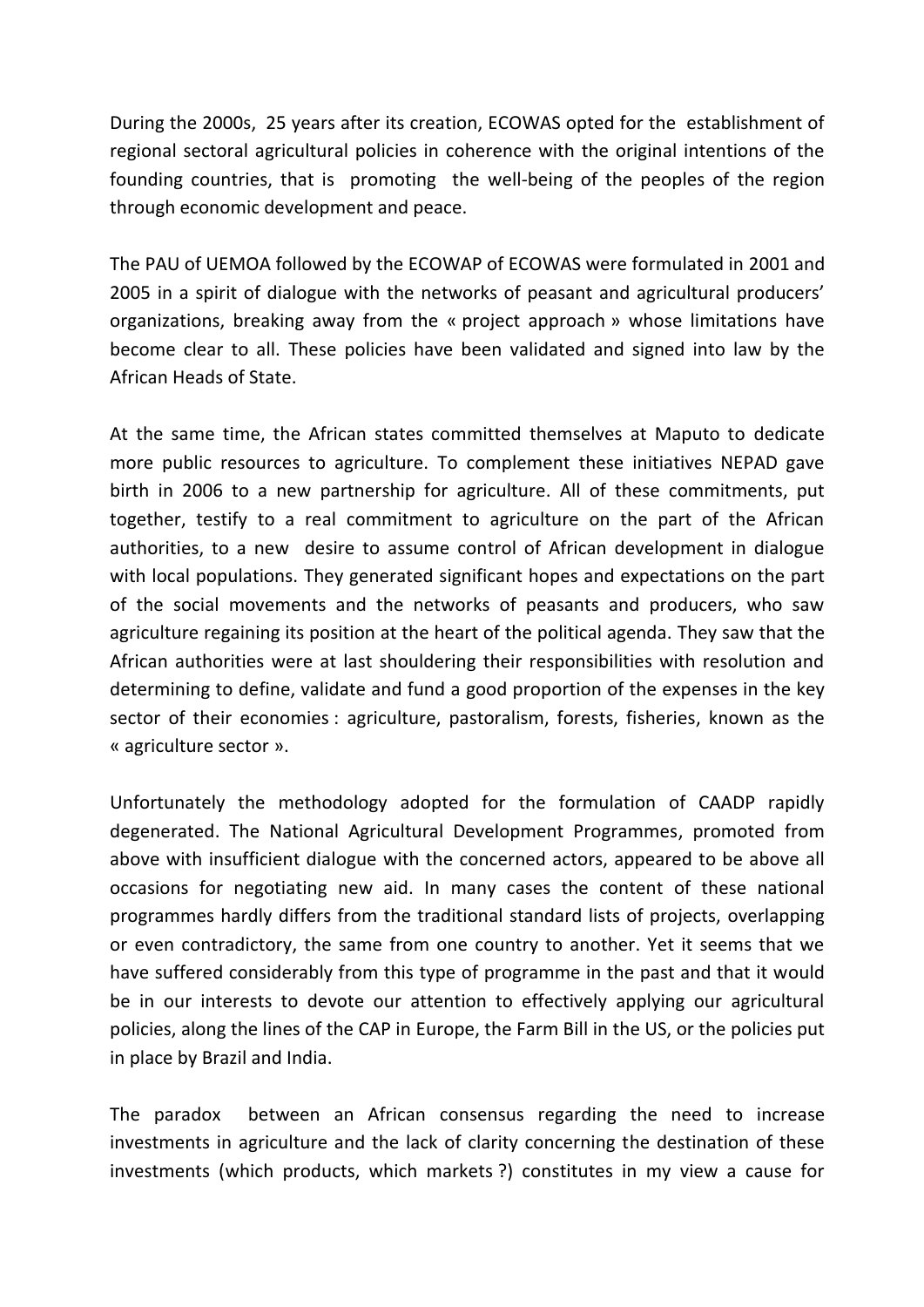serious preoccupation : how to conceive of the implementation of such unclear policies ? In my view the ECOWAP should accord the major advantages to the principle investors in agriculture, those who take the risks within the family enterprises, that is the peasants, and not to urban or foreign sources of capital.

Three events have accentuated these doubts. First of all the misunderstandings around the principle of the green revolution proposed by AGRA. Then the World Economic Forum where « Grow Africa » was launched. And finally USAID's approval of the « new alliance » for food security which should become a reality in June 2012. All three are signals, in my view, which risk seriously compromising the realization of the original missions of ECOWAP, the PAU and other similar policies in Africa.

At the moment in which the President of the United States, acting in good faith I am sure, has decided to organize a Symposium on food security on 18-19 May 2012 in Washington on the eve of the G8 meeting in Camp David, I address myself to you, as President of the African Union, and through you to all of the African Heads of State. I ask you to explain how you could possibly justify thinking that the food security and sovereignty of Africa could be secured through international cooperation outside of the policy frameworks formulated in an inclusive fashion with the peasants and the producers of the continent.

A look at the history of agricultural development in the various regions of the world makes it clear that agriculture has never developed in this way. We know that the progress that has been accomplished in agriculture, the important successes of the agricultural policies obtained in Europe, in the United States and in emerging countries like Brazil and India, have always been the product of sovereign will and of a partnership between the states and the ecnomic actors, that is the producers, the processors, the traders.

In my humble view, the justification whereby states do not dispose of sufficient resources to fund these policies is not acceptable. The management of mining resources exploited by others, in which the African states are generally the losers, should make it possible to generate resources for such investments. Priority setting in public expenditure is also an issue. The contribution of activities in agriculture, pastoralism, forestry, fisheries to the creation of wealth in our agricultural countries, to job creation and to social stability justifies a clear choice in favor of this sector on the part of the African states. This is in no way in contradiction with our appreciation of international cooperation, in the context of which we expect an ever greater respect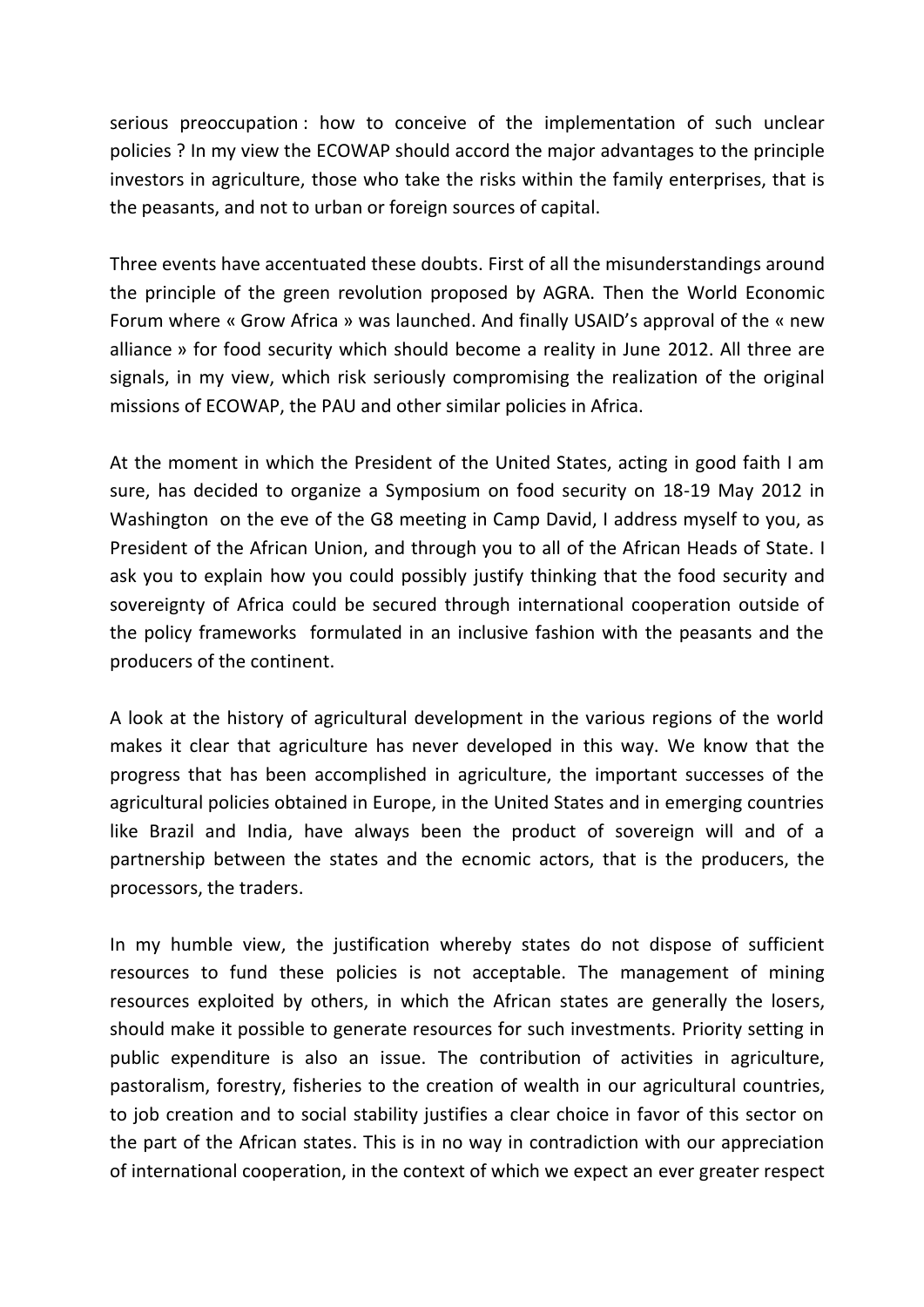of the Paris Declaration, of the right to food in accordance with the UN Charter of human rights, and a determined fight against international financial speculation and corruption.

I would simply like to recall that food security and sovereignty are the basis of our general development, as all of the African governments underline. It is a strategic challenge. This is why we must build our food policy on our own resources as is done in the other regions of the world. The G8 and the G20 can in no way be considered the appropriate fora for decisions of this nature.

In asking you to transmit this message to your fellow Presidents I beg you to forgive this heartfelt appeal, however awkward it may seem, of an African peasant convinced that we have the means, the knowledge, the resources to build our own future.

Please accept, Mr. President, the expression of my highest and most sincere consideration.

Mamadou Cissokho Honorary President of ROPPA President Steering Committee CDP/CSO 15 May 2012

## **List of the signatory organizations**

- 1. the Network of Farmers and Agricultural Producers Organizations (ROPPA),
- 2. the West African Platform of Civil society organizations on the Cotonou Agreement (POSCAO-AC);
- 3. the West and Central Africa Network of National NGO Platforms (REPAOC),
- 4. the West African Civil Society Organizations Forum (WASCOF),
- 5. the Coalition of African Organizations on Food Security and Sustainable Development (COASAD),
- 6. Francophone Africa Civil Society Organizations (OSCAF),
- 7. the West Africa Network of Economics Journalists (WANEJ),
- 8. the Network of West African Women Association (AFAO),
- 9. Research Network for Pour l'Appui au Développement en Afrique (REPAD),
- 10.West African Institute for Trade and Developpement (WAITAD),
- 11.West African Bar Association (WABA),
- 12.Network of African Chambers of Commerce (RECAO)
- 13.National Association of Nigerian Traders (NANTS)